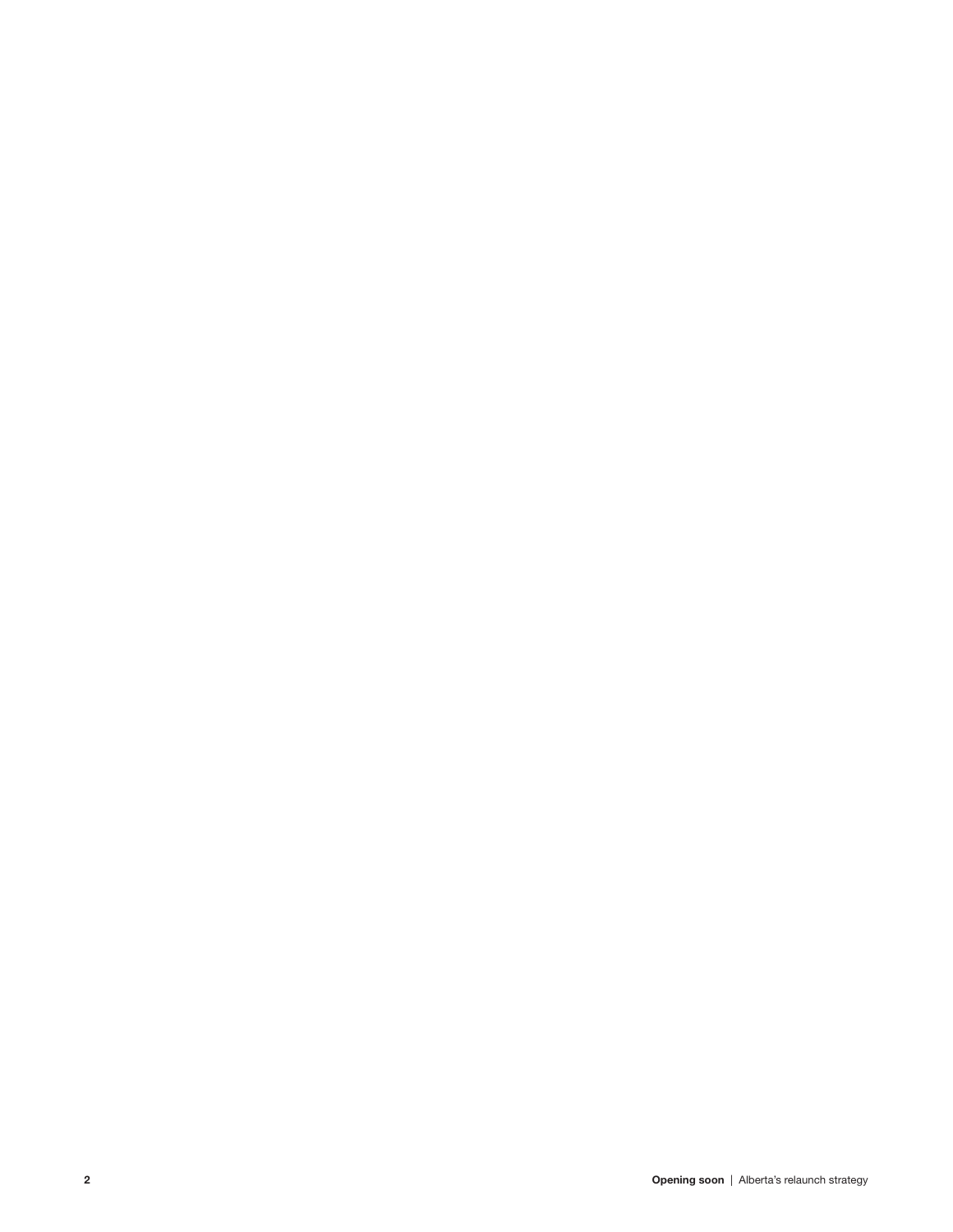## **Contents**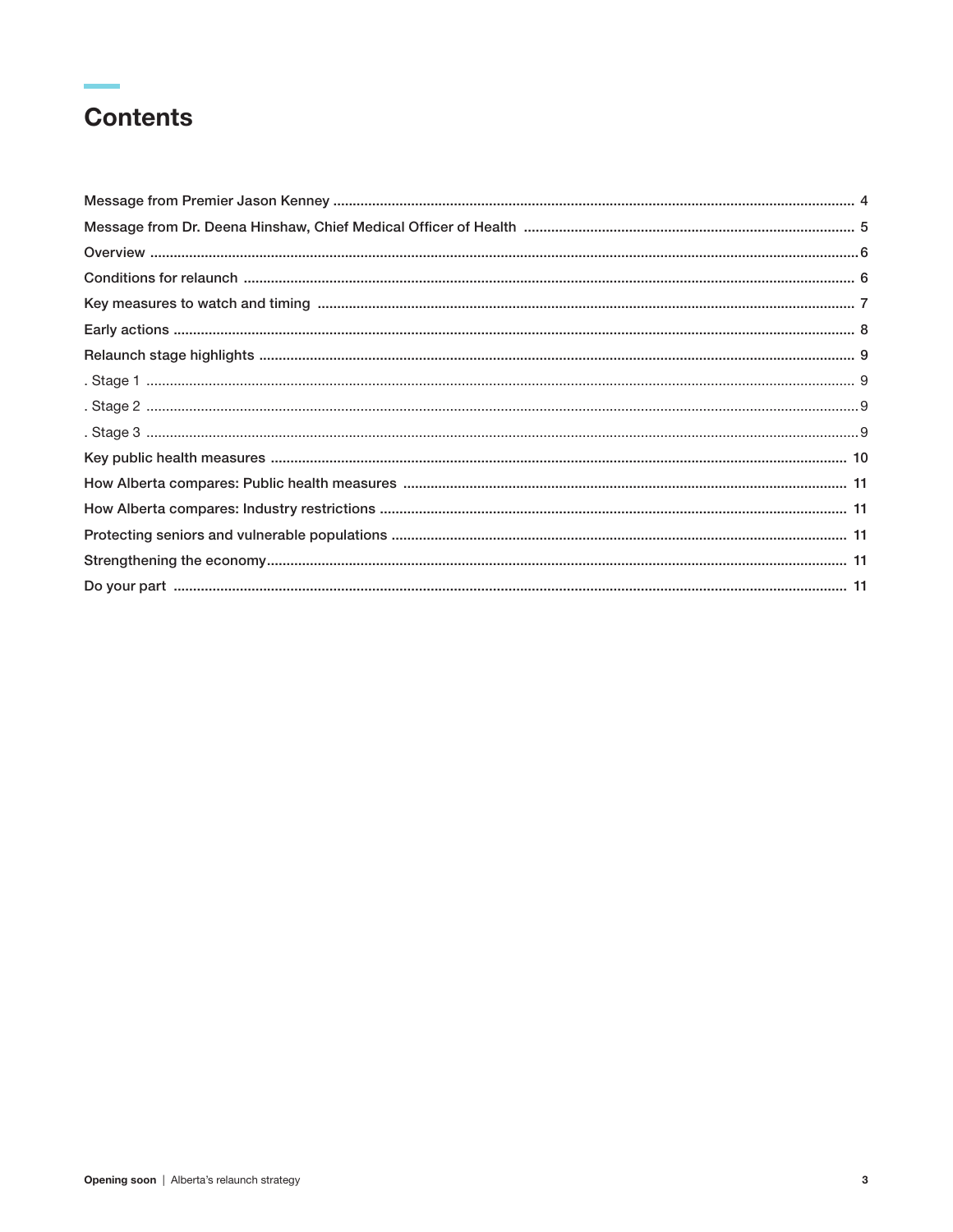

## Message from Premier Jason Kenney

Albertans have responded to the worst global pandemic in over a century with the cooperation, and resilience that runs deep in our provincial character. Your efforts and tremendous sacrifices have so far succeeded in containing the spread of the virus far below the devastating scale of the outbreak in many other places, and well below the capacity of our healthcare system to look after vulnerable Albertans.

Our success has been built on a sound pandemic response plan, implemented by Dr. Hinshaw and our team at Alberta Health, who saw COVID-19 coming before many others did. They acted quickly and prudently to ensure our stockpile of medical supplies and aggressive testing regime would be the best in Canada, and among the very best in the world.

Our relaunch strategy, developed with the advice of public health officials, is our path to carefully and gradually lift the restrictions imposed on our economy, and our lives. Our province is facing the most severe economic conditions since the Great Depression, and it will take heroic efforts to get Alberta working again. This will be achieved by carefully moving through the stages of our relaunch strategy while ensuring we all continue to follow public health guidelines.

With Alberta's relaunch strategy, we can finally begin to shift our focus from the fear and anxiety of the past few weeks and start looking with hope and cautious confidence towards the future. Together, we will move through the stages of the relaunch strategy with the same determination and commitment to personal and collective responsibility that Albertans have shown over the past two months.

With the care and common sense Albertans are best known for, we will all stay safe together and begin the process of rebuilding our beautiful province.

Premier Jason Kenney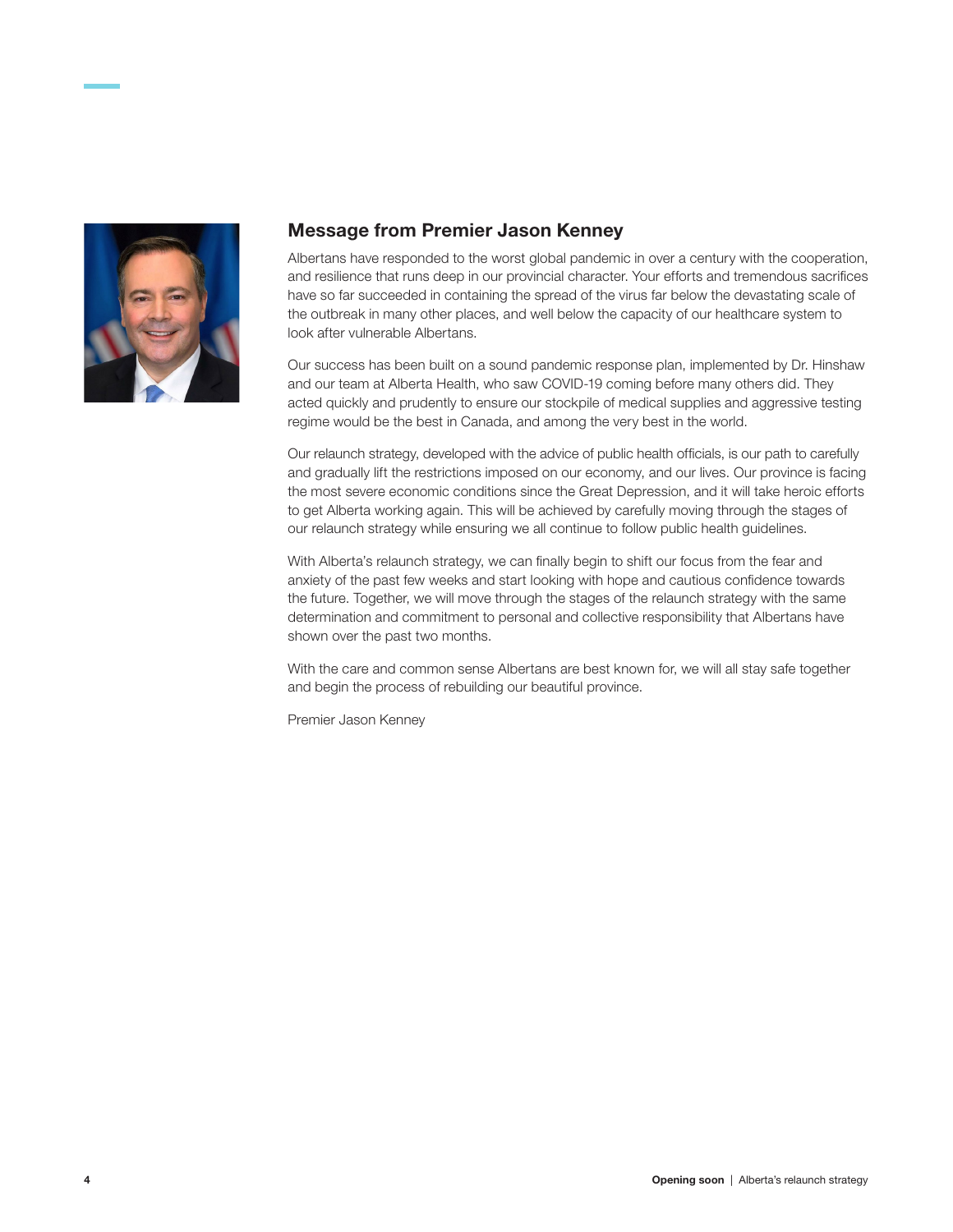

## Message from Dr. Deena Hinshaw, Chief Medical Officer of Health

Over the past several months the COVID-19 pandemic has affected Albertans from across the province. Many have suffered with the virus, many others have suffered from restrictions as a result of public health measures that have required fundamental changes in the way we live, work and play.

I am grateful for the collective efforts and sacrifices of Albertans that have built a barrier between our communities and what could have been an overwhelming surge of cases. I have had your safety and well-being in mind through every recommendation that I have made and I will continue to work to protect your health as we move forward.

I want to stress that the fight against this virus is far from over. Alberta's relaunch strategy is the next phase in our collective efforts to protect each other. We must continue to work together to manage risk, use common sense and remain vigilant to contain this virus. Each stage of our relaunch will be advanced after careful consideration.

Please continue to wash your hands, stay home when you are sick, maintain physical distance from others, stay socially connected, and look out for your friends, family and community as we progress through each stage. We will need each other through every stage of this relaunch and into the future.

We are all in this together.

Dr. Deena Hinshaw, Chief Medical Officer of Health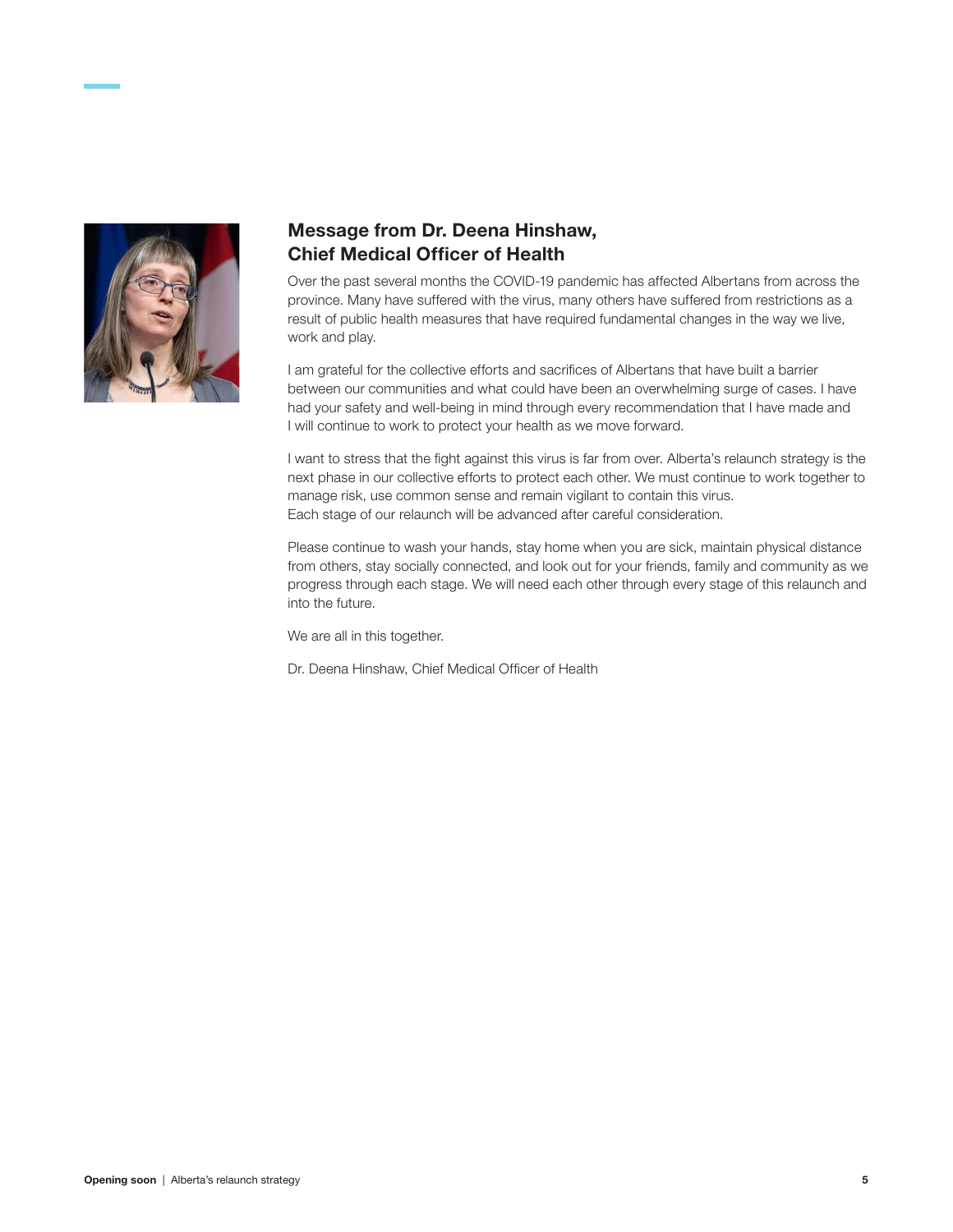## **Overview**

While we face a long road to recovery, there are good signs our collective efforts of physical distancing, good hygiene practices, and staying safe together are helping slow the spread of COVID-19.

That has given government confidence to begin implementing Alberta's relaunch strategy, a plan that puts safety first while gradually reopening businesses and activities to the public, and getting people back to work.

Unlike other provinces such as Quebec, we were able to safely keep areas like construction, manufacturing and energy operating over the last several weeks by enforcing physical distancing and following the guidance of our Chief Medical Officer of Health. Thanks to that, we are starting from a strong place, and we will be able to apply that same guidance to other businesses across the province.

To be successful, we must ensure the sacrifices we have already made to contain the virus are not wasted. Continued care, common sense and resilience will move us forward. Here are some of the highlights of how we plan to get there.

## Conditions for relaunch

| To prepare for the first stage of relaunch, we must have the following elements in place. |                                                                                                                         |  |  |  |
|-------------------------------------------------------------------------------------------|-------------------------------------------------------------------------------------------------------------------------|--|--|--|
|                                                                                           | Enhancing our nation-leading COVID-19 testing capacity                                                                  |  |  |  |
|                                                                                           | Robust and comprehensive contact tracing, aided by technology, to quickly identify and notify people<br>who are at risk |  |  |  |
|                                                                                           | Support for those who test positive to enable isolation and containment of spread                                       |  |  |  |
|                                                                                           | Stronger international border controls and airport screening                                                            |  |  |  |
|                                                                                           | Public use of masks in specified crowded spaces, or mass transit                                                        |  |  |  |
|                                                                                           | Strong protections for the most vulnerable, including those in long-term care                                           |  |  |  |
|                                                                                           | Rapid response teams to deal with future outbreaks                                                                      |  |  |  |
| With these foundational elements in place, we will ensure a safer reopening.              |                                                                                                                         |  |  |  |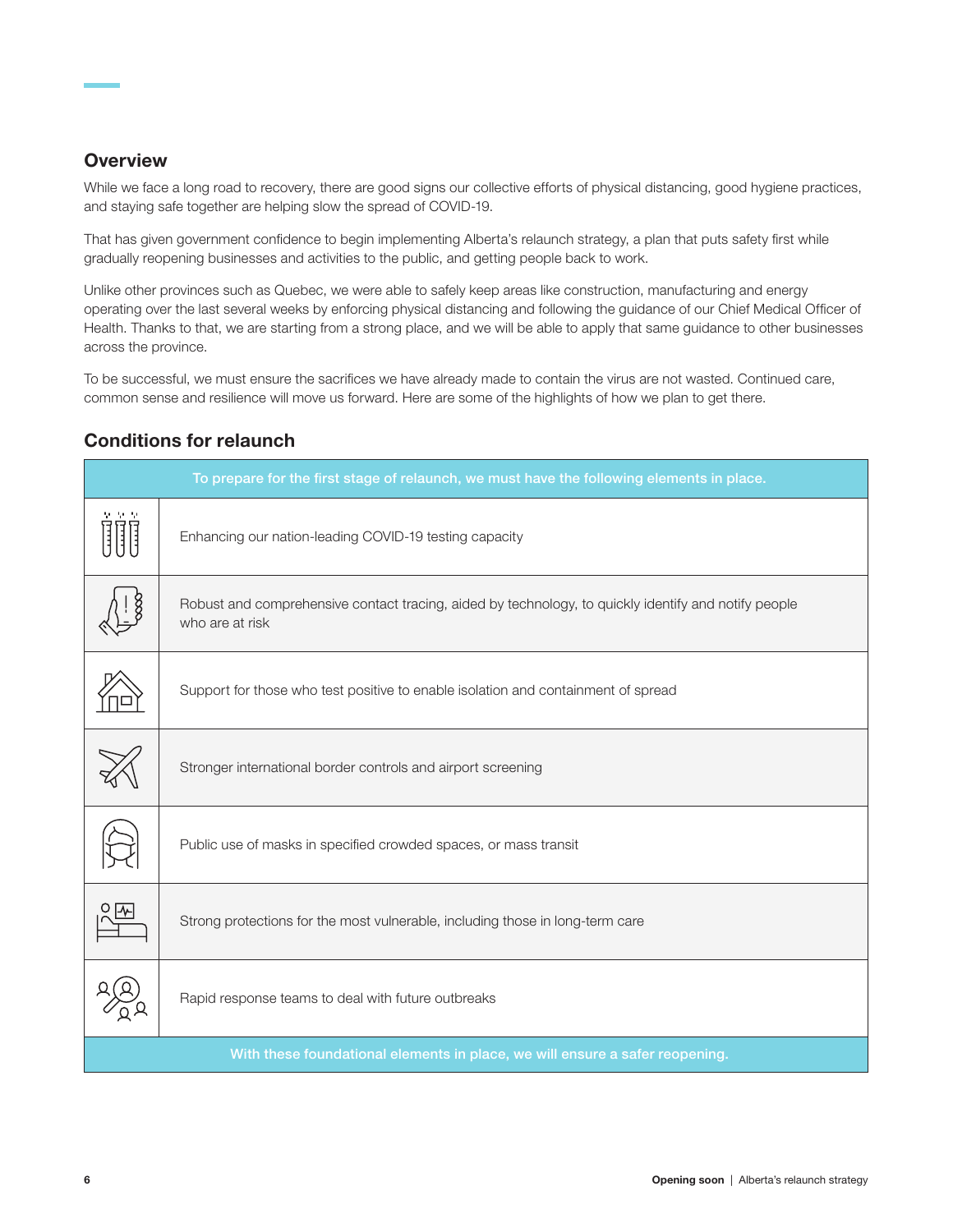## Key measures and timing

Getting to each stage of relaunch will depend on our ability to keep infection rates low, and well within the capacity of the healthcare system. Health measures we will be watching include:

| Percentage of tests that are positive               |
|-----------------------------------------------------|
| Hospitalization and intensive care unit (ICU) rates |

Confirmed cases will be monitored in real-time to inform proactive responses in localized areas of the province.

We need to learn as we go and evaluate as we take careful, considered steps from one stage to the next. There may be times we need to take a step back, but in time, we will adjust and move forward together.

Continuous evaluation of health triggers could result in restrictions being removed or reapplied in some localized areas of the province.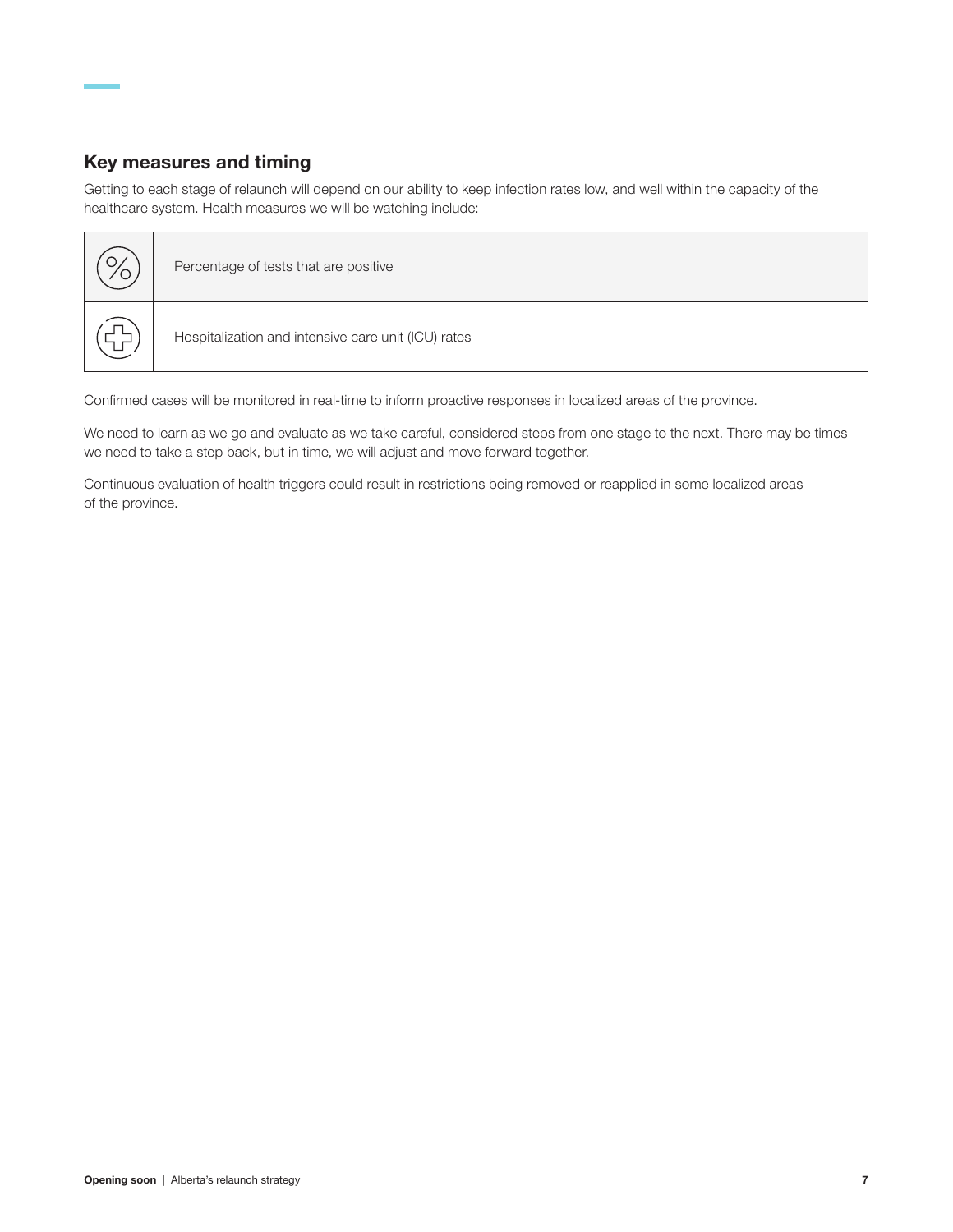## Early actions

Because of the sacrifices Albertans have made to prevent the spread, we are ready to take some steps that will allow some activities to begin:

| Alberta Health Services will resume some scheduled, non-urgent surgeries as soon as May 4.                                                                                                                                                                                                                                                                                            |
|---------------------------------------------------------------------------------------------------------------------------------------------------------------------------------------------------------------------------------------------------------------------------------------------------------------------------------------------------------------------------------------|
| Dental and other regulated health-care workers such as physiotherapists, speech language pathologists,<br>respiratory therapists, audiologists, social workers, occupational therapists, dietitians, chiropractors,<br>optometry and more will be allowed to resume services starting May 4, as long as they are following approved<br>guidelines set by their professional colleges. |
| Vehicle access to parking lots and staging areas on public land and parks will open on May 1.                                                                                                                                                                                                                                                                                         |
| Alberta Parks' online campground reservation system will open on May 14 for bookings at select campground<br>starting June 1 onward.                                                                                                                                                                                                                                                  |
| Access to boat launches will open in select provincial parks May 1.                                                                                                                                                                                                                                                                                                                   |
| Golf courses can open on May 2, with restrictions including keeping clubhouses and pro shops closed.<br>These will be able to open consistent with other businesses that will be open in stage one.                                                                                                                                                                                   |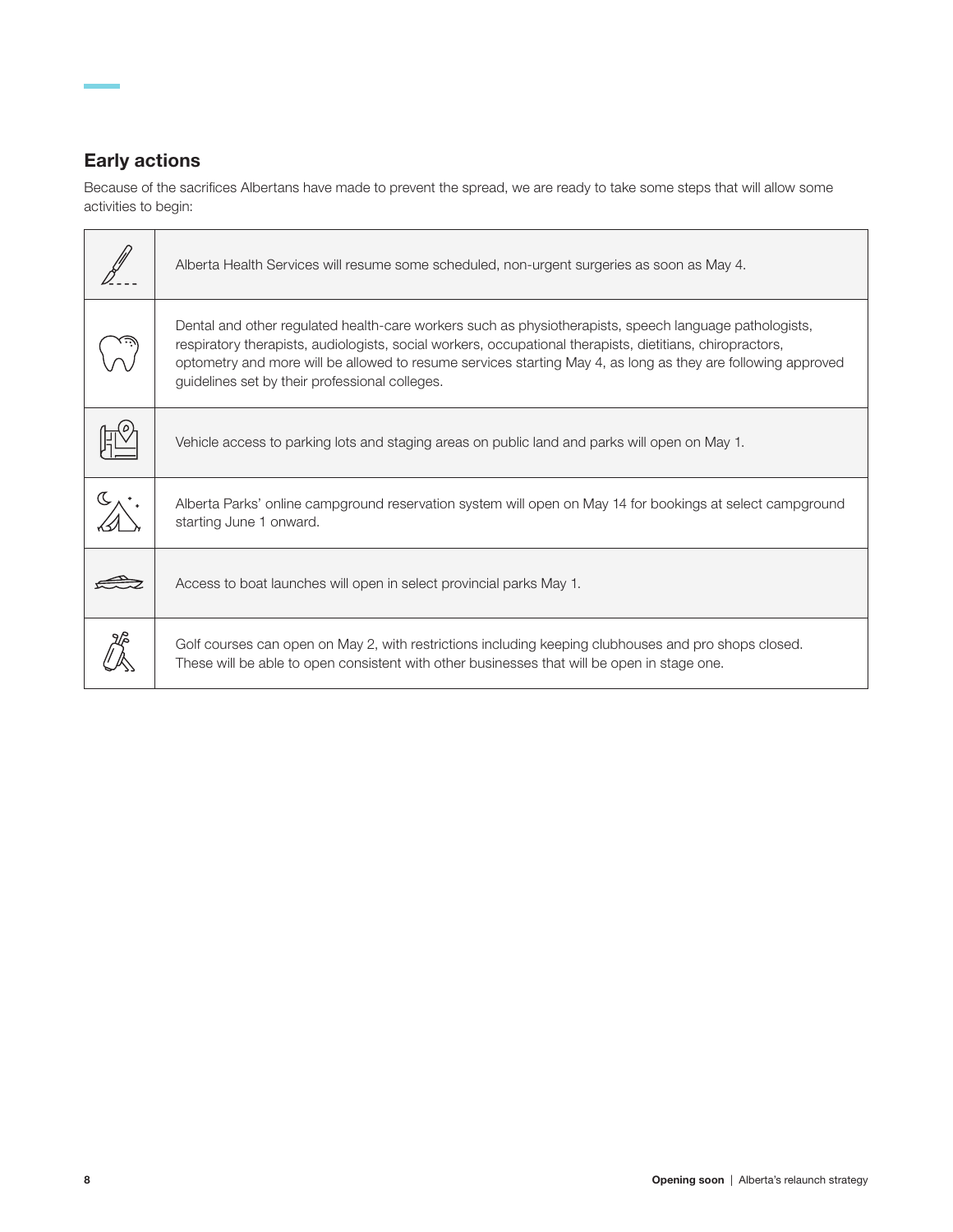## Relaunch stage highlights

| <b>Stage 1</b><br>(as early as May 14)                                                                                                                                                                                                                                                                                                                                                                                                                                                                                                                                                                                                                                                                                                                                                                                                                                                                                                                                                                                                                                                                                                                      | <b>Stage 2</b><br>(timing to be determined based on<br>health indicators)                                                                                                                                                                                                                                                                                                                                                                                                                                                                                                                                                                                                                                                                                                                                                                                                                                                                                                                                                                                                                                                     | <b>Stage 3</b><br>(timing to be determined based<br>on health indicators with gradual<br>implementation)                                                                                                                                                                                                                                                               |  |  |
|-------------------------------------------------------------------------------------------------------------------------------------------------------------------------------------------------------------------------------------------------------------------------------------------------------------------------------------------------------------------------------------------------------------------------------------------------------------------------------------------------------------------------------------------------------------------------------------------------------------------------------------------------------------------------------------------------------------------------------------------------------------------------------------------------------------------------------------------------------------------------------------------------------------------------------------------------------------------------------------------------------------------------------------------------------------------------------------------------------------------------------------------------------------|-------------------------------------------------------------------------------------------------------------------------------------------------------------------------------------------------------------------------------------------------------------------------------------------------------------------------------------------------------------------------------------------------------------------------------------------------------------------------------------------------------------------------------------------------------------------------------------------------------------------------------------------------------------------------------------------------------------------------------------------------------------------------------------------------------------------------------------------------------------------------------------------------------------------------------------------------------------------------------------------------------------------------------------------------------------------------------------------------------------------------------|------------------------------------------------------------------------------------------------------------------------------------------------------------------------------------------------------------------------------------------------------------------------------------------------------------------------------------------------------------------------|--|--|
| With increased infection prevention and<br>controls, some businesses and facilities will<br>be allowed to resume operations as early as<br>May 14.<br>This stage will allow some businesses and<br>services to reopen and resume operations<br>with two metre physical distancing<br>requirements and other public health<br>guidance in place. This includes:<br>Post-secondary institutions will continue to<br>deliver courses; however how programs are<br>delivered - whether online, in-person, or a blend<br>- will be dependent on what restrictions remain<br>in place at each relaunch phase.<br>Retail businesses such as clothing, furniture<br>and bookstores.<br>Some personal services, such as hairstyling<br>and barber shops.<br>Museums and art galleries.<br>More scheduled surgeries and dental<br>procedures.<br>Daycares with limits on occupancy.<br>Summer camps with limits on occupancy.<br>This could include summer school.<br>Cafés, restaurants (minors allowed in<br>liquor-licensed establishments) with no bar<br>service to reopen for public seating at 50 per<br>cent capacity.<br>Some additional outdoor recreation. | Timing of this stage will be determined by<br>the success of Stage 1, considering the<br>capacity of the health care system and<br>continued limiting and/or reduction of the<br>rate of infections, hospitalization, and<br>ICU cases.<br>This stage will allow additional businesses<br>and services to reopen and resume<br>operations with two metre physical<br>distancing requirements and other public<br>health guidelines in place. This includes:<br>Potential Kindergarten to Grade 12 schools<br>with restrictions.<br>Libraries.<br>More scheduled surgeries, including<br>backlog elimination.<br>Personal services such as artificial tanning,<br>esthetics, cosmetic skin and body treatments,<br>manicures, pedicures, waxing, facial treatments,<br>massage and reflexology.<br>Restaurants, cafés, lounges and bars continuing<br>to operate at reduced capacity.<br>Permitting of some larger gatherings (number<br>of people to be determined as we learn more<br>about the levels of risk for different activities)<br>in some situations.<br>Movie theatres and theatres opening<br>with restrictions. | Timing of this stage is to be determined<br>and will involve:<br>Fully reopening all businesses and services,<br>with limited restrictions.<br>Permitting larger gatherings (number of people<br>to be determined).                                                                                                                                                    |  |  |
| Rules and guidance for the use of masks in<br>crowded spaces, especially on mass transit.<br>Visitors to patients at health-care facilities will<br>continue to be limited.                                                                                                                                                                                                                                                                                                                                                                                                                                                                                                                                                                                                                                                                                                                                                                                                                                                                                                                                                                                 | Visitors to patients at health-care facilities will<br>continue to be limited.                                                                                                                                                                                                                                                                                                                                                                                                                                                                                                                                                                                                                                                                                                                                                                                                                                                                                                                                                                                                                                                |                                                                                                                                                                                                                                                                                                                                                                        |  |  |
| Public attendance at businesses, facilities and<br>events that have close physical contact will<br>not be permitted, including: arts and culture<br>festivals, major sporting events, and concerts.<br>Movie theatres, pools, recreation centres, arena,<br>spas, gyms and nightclubs will remain closed.                                                                                                                                                                                                                                                                                                                                                                                                                                                                                                                                                                                                                                                                                                                                                                                                                                                   | Nightclubs, gyms, pools, recreation centres<br>and arenas will remain closed.<br>Arts and culture festivals, concerts and<br>major sporting events will continue to not be<br>permitted.                                                                                                                                                                                                                                                                                                                                                                                                                                                                                                                                                                                                                                                                                                                                                                                                                                                                                                                                      | Arts and culture festivals, concerts and major<br>sporting events will be permitted with enhanced<br>protection controls in place.<br>Nightclubs, gyms, pools, recreation centres and<br>arenas will reopen with enhanced protection<br>controls in place.<br>Physical distancing restrictions will be maintained.<br>Resuming industry conferences with restrictions. |  |  |
| Non-essential travel is not recommended.                                                                                                                                                                                                                                                                                                                                                                                                                                                                                                                                                                                                                                                                                                                                                                                                                                                                                                                                                                                                                                                                                                                    | Non-essential travel is not recommended.                                                                                                                                                                                                                                                                                                                                                                                                                                                                                                                                                                                                                                                                                                                                                                                                                                                                                                                                                                                                                                                                                      | Non-essential travel no longer discouraged.                                                                                                                                                                                                                                                                                                                            |  |  |
| Remote working is advised where possible.                                                                                                                                                                                                                                                                                                                                                                                                                                                                                                                                                                                                                                                                                                                                                                                                                                                                                                                                                                                                                                                                                                                   |                                                                                                                                                                                                                                                                                                                                                                                                                                                                                                                                                                                                                                                                                                                                                                                                                                                                                                                                                                                                                                                                                                                               |                                                                                                                                                                                                                                                                                                                                                                        |  |  |
| Enhanced infection prevention and control measures will be in place in all phases.                                                                                                                                                                                                                                                                                                                                                                                                                                                                                                                                                                                                                                                                                                                                                                                                                                                                                                                                                                                                                                                                          |                                                                                                                                                                                                                                                                                                                                                                                                                                                                                                                                                                                                                                                                                                                                                                                                                                                                                                                                                                                                                                                                                                                               |                                                                                                                                                                                                                                                                                                                                                                        |  |  |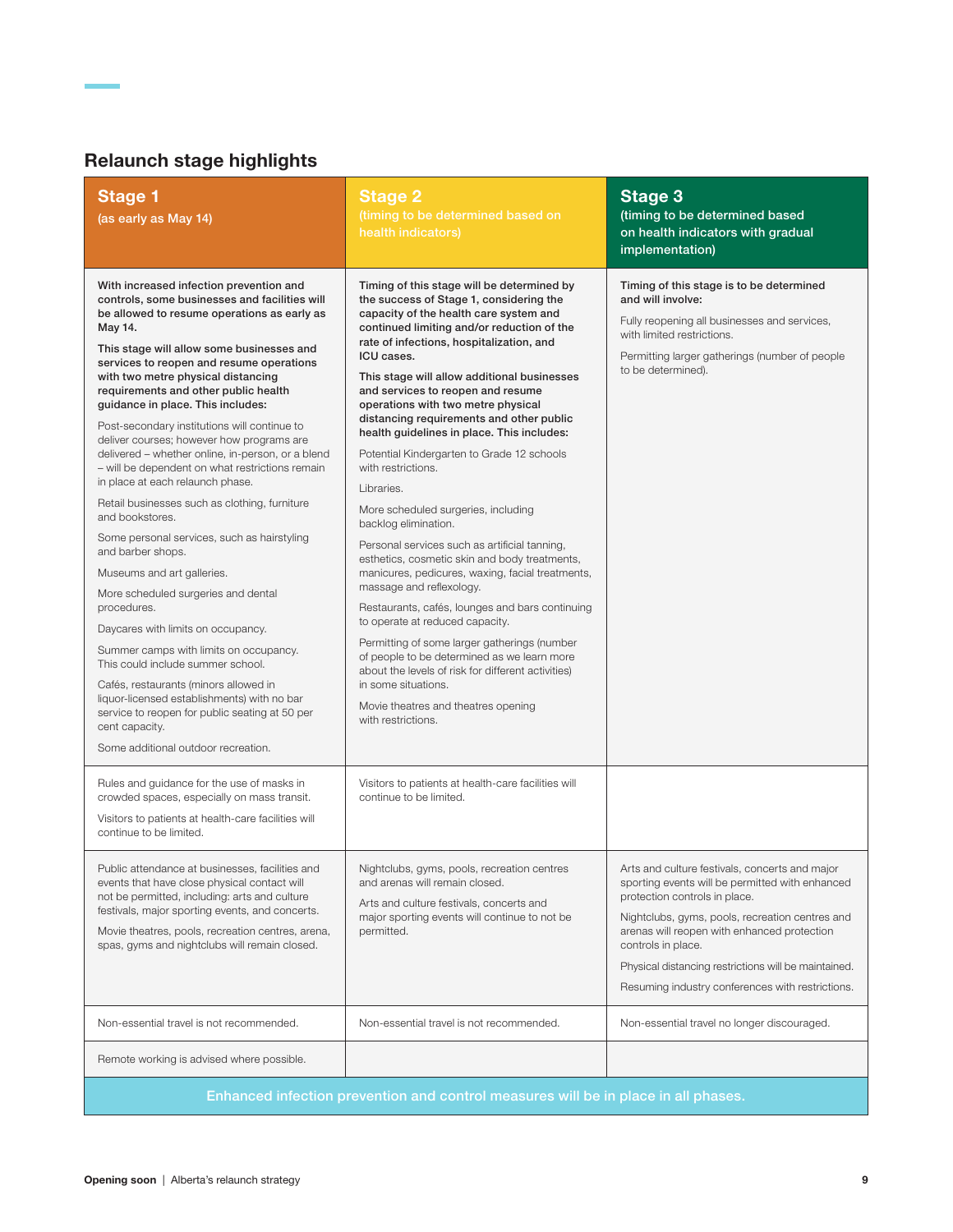## Key public health measures

| <b>Public health</b><br>measure                   | <b>Current</b>                                                                                                                  | <b>Stage 1</b><br>(to start as early as<br><b>May 14)</b>                                                                       | <b>Stage 2</b>                                                                                                                  | <b>Stage 3</b>                                  |
|---------------------------------------------------|---------------------------------------------------------------------------------------------------------------------------------|---------------------------------------------------------------------------------------------------------------------------------|---------------------------------------------------------------------------------------------------------------------------------|-------------------------------------------------|
| <b>Physical distancing</b>                        | Maintain                                                                                                                        | Maintain                                                                                                                        | Maintain                                                                                                                        | Maintain                                        |
|                                                   | distance of 2m                                                                                                                  | distance of 2m                                                                                                                  | distance of 2m                                                                                                                  | distance of 2m                                  |
| Gatherings                                        | Gatherings                                                                                                                      | Gatherings                                                                                                                      | Size of permitted                                                                                                               | Size of permitted                               |
|                                                   | > 15 prohibited                                                                                                                 | > 15 prohibited                                                                                                                 | gatherings will increase                                                                                                        | gatherings will increase                        |
| <b>Public masks</b>                               | Encourage wearing a<br>mask where unable to<br>physically distance                                                              | Encourage wearing a<br>mask where unable to<br>physically distance                                                              | Encourage wearing a<br>mask where unable to<br>physically distance                                                              | Unnecessary                                     |
| <b>Vulnerable Albertans</b><br>(outside facility) | Remain home unless<br>medically necessary                                                                                       | Stay at home as much<br>as possible                                                                                             | Resume normal<br>activities and<br>interactions                                                                                 | Resume normal<br>activities and<br>interactions |
| <b>Vulnerable Albertans</b>                       | Visitor, staff, and                                                                                                             | Visitor, staff, and                                                                                                             | Visitor, staff, and                                                                                                             | Lifted                                          |
| (facility-based)                                  | operational restrictions                                                                                                        | operational restrictions                                                                                                        | operational restrictions                                                                                                        |                                                 |
| Non-essential                                     | Non-essential travel                                                                                                            | Non-essential travel                                                                                                            | Non-essential travel                                                                                                            | Lifted                                          |
| domestic travel                                   | not recommended                                                                                                                 | not recommended                                                                                                                 | not recommended                                                                                                                 |                                                 |
| <b>Isolation and</b><br>quarantine                | 14 days for cases.<br>close contacts, and<br>returning travelers<br>10 days if symptomatic<br>but don't fit above<br>categories | 14 days for cases,<br>close contacts, and<br>returning travelers<br>10 days if symptomatic<br>but don't fit above<br>categories | 14 days for cases,<br>close contacts, and<br>returning travelers<br>10 days if symptomatic<br>but don't fit above<br>categories | Lifted                                          |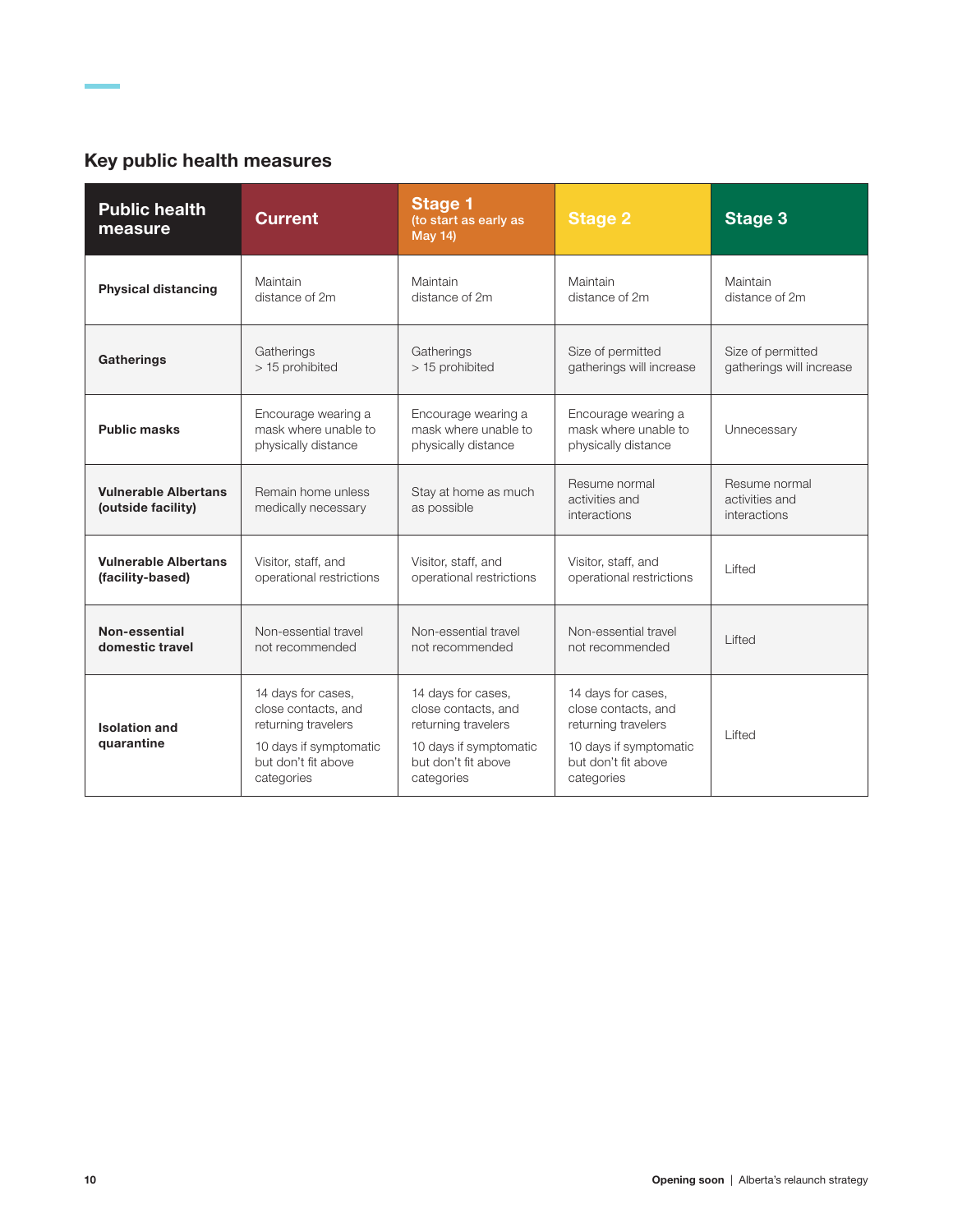#### How Alberta compares: Public health measures

|                            | AB                                                        | <b>BC</b>                                             | <b>SK</b>                                            | <b>ON</b>        | OC                             | <b>NB</b>       |
|----------------------------|-----------------------------------------------------------|-------------------------------------------------------|------------------------------------------------------|------------------|--------------------------------|-----------------|
| <b>Physical distancing</b> | 2 meter distancing                                        |                                                       |                                                      |                  |                                |                 |
| Gatherings                 | > 15 prohibited                                           | > 50 prohibited                                       | > 10 prohibited                                      | $> 5$ prohibited | All prohibited                 | > 10 prohibited |
| Regions locked down        | None                                                      | None                                                  | <b>Yes</b><br>(Northern SK)                          | None             | <b>Yes</b><br>$(10 +$ regions) | None            |
| <b>Restaurants</b>         | Dine-in suspended                                         |                                                       |                                                      |                  |                                |                 |
| <b>Business</b>            | Virtual, or curbside only                                 |                                                       |                                                      |                  |                                |                 |
| Schools                    | Online learning only                                      |                                                       |                                                      |                  |                                |                 |
| <b>Isolation</b>           |                                                           | 14 days for close contacts and<br>returning travelers | 14 days for positive cases, symptomatic individuals, |                  |                                |                 |
|                            | 10 days if symptomatic or tested<br>positive for COVID-19 |                                                       | close contacts, and returning travelers              |                  |                                |                 |

#### How Alberta compares: Industry restrictions

While some sectors have reamained open in each province, other provinces have placed further restrictions on construction, manufacturing and natural resources.

|                          | <b>AB</b>                         | <b>BC</b>                           | ΟN                                  | QC                                                                          |
|--------------------------|-----------------------------------|-------------------------------------|-------------------------------------|-----------------------------------------------------------------------------|
| Construction             | Permitted                         | Permitted                           | Permitted for certain<br>industries | Permitted for certain<br><i>industries</i>                                  |
| Manufacturing            | Permitted<br>All deemed essential | Permitted for certain<br>industries | Permitted<br>All deemed essential   | Permitted for certain<br>industries                                         |
| <b>Natural Resources</b> | Permitted                         | Permitted                           | Permitted                           | Permitted, with Mining<br>initially limited then allowed<br>after April 15. |

## Protecting seniors and vulnerable populations

We will continue to put a ring of defence around seniors and vulnerable populations. This means we will continue to support vulnerable and at-risk Albertans feeling the impacts of the COVID-19 pandemic.

Restrictions and measures intended to protect seniors, such as continued limits to visitors (long-term care facilities, licensed supportive living facilities including seniors lodges and group homes) and strict health protocols for staff are expected to remain in place through all stages of relaunch. Any changes would be guided by the advice of Alberta's Chief Medical Officer of Health.

## Strengthening the economy

More information on a new blueprint for economic recovery, which will set the course for our province's future prosperity, will be provided in the coming days and weeks.

## Do your part

We're confident Albertans will face relaunch with the same adaptability and resilience they have shown throughout the COVID-19 pandemic.

Our individual actions are the strongest tool we have to protect our health-care system as we pull together to relaunch our economy.

Learn more about steps you can take to stop the spread of COVID19 at: alberta.ca/covid19